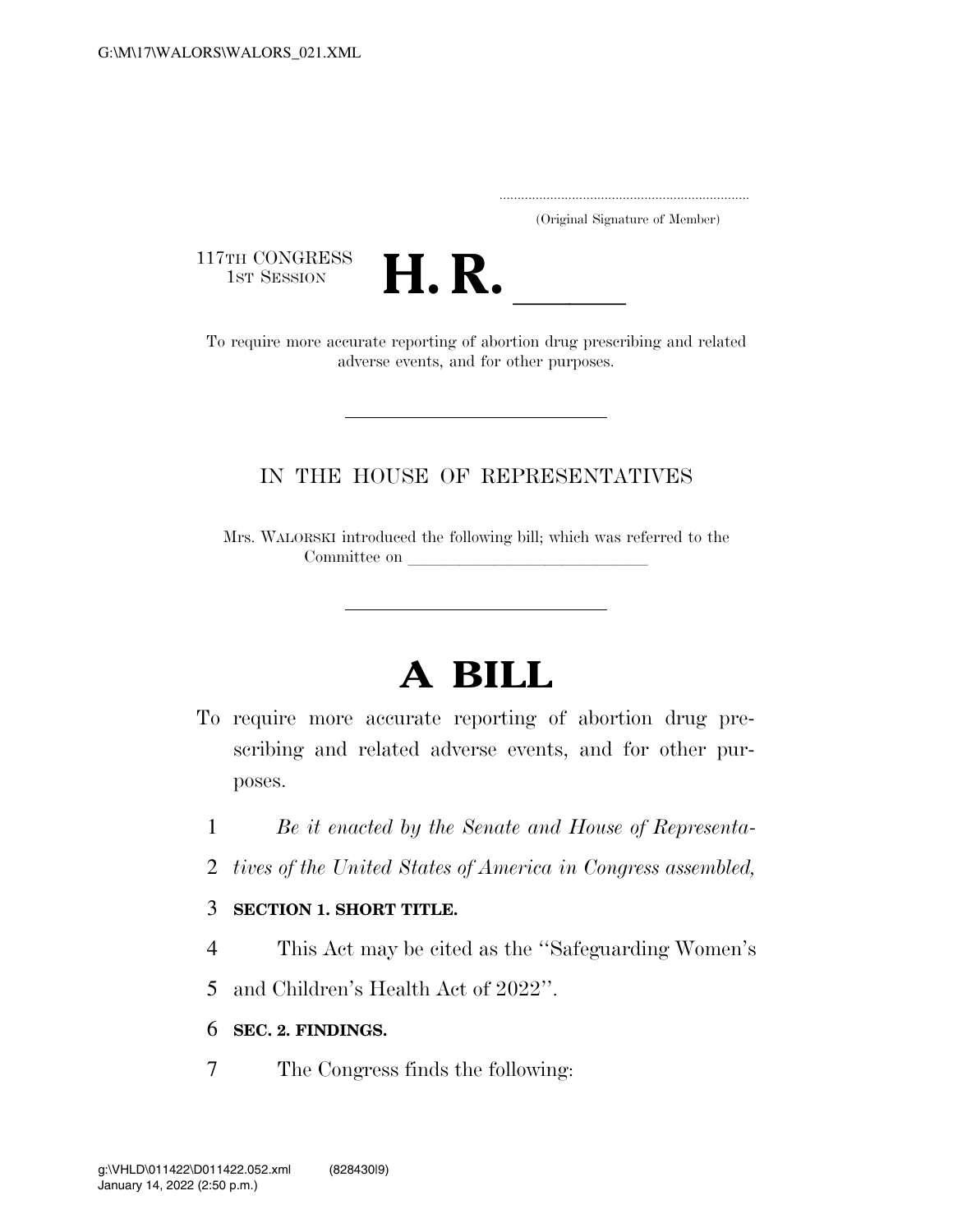$\mathfrak{D}$ 

 (1) Many data limitations affect the accuracy of statistics related to chemical abortions in the United States, and there is no central database tracking this information.

 (2) States may voluntarily choose to share abor- tion data with the Centers for Disease Control and Prevention (CDC), but the Guttmacher Institute, which directly surveys abortion providers, consist- ently documents 30 to 40 percent more abortions than the CDC.

 (3) Some States with high volumes of abortion, such as California, do not report to the CDC.

 (4) Only 28 States require abortion providers to report complications, but there is rarely an enforced penalty for noncompliance. Only 12 States require other physicians, coroners, or emergency rooms to report complications or deaths for investigation, and frequently these facilities and physicians are un-aware of these reporting requirements.

 (5) These data problems are a significant limi-21 tation to United States studies on abortion complica-22 tions.

 (6) Women experiencing complications will often present to an emergency room rather than re-turn to the abortion provider, and researchers fre-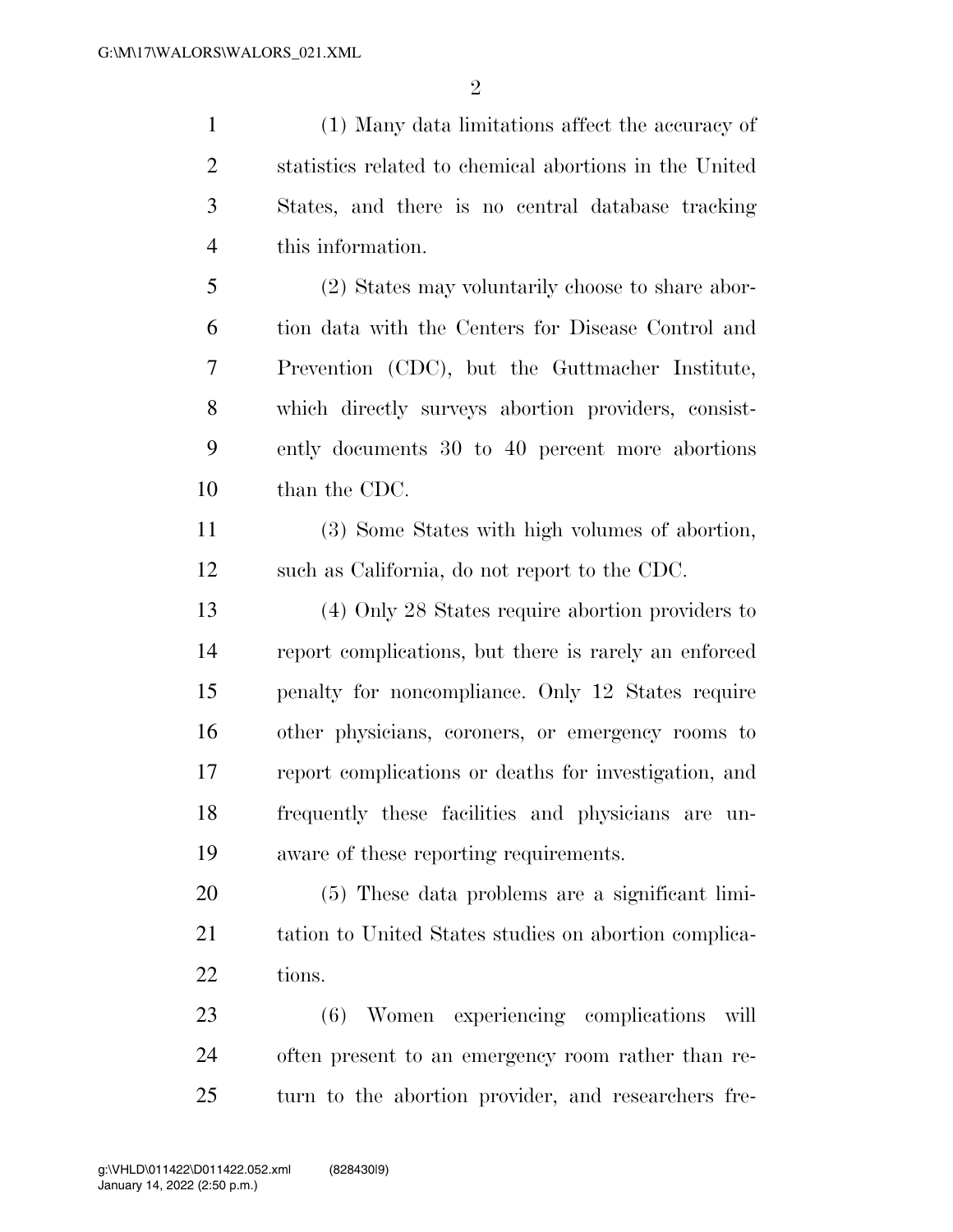quently ignore the difficulty in obtaining accurate International Classification of Diseases coding in emergency rooms due to search engine failure to dis- cover induced abortion codes, which leads to miscoding and frequently attributing induced abor-tion complications to spontaneous abortions.

 (7) When compared to surgical abortions, chem- ical abortions are over 50 percent more likely to re- sult in an abortion-related visit to an emergency room, and by 2015, 60 percent of chemical abortion- related emergency room visits were incorrectly coded as miscarriages.

 (8) Better quality, international records-link- ages studies, and meta-analyses document far higher rates of complications and mortality from abortion, casting doubt on the validity of the reported data by which United States public health decisions are made.

 (9) Independent systematic analysis of adverse event reports submitted to the Food and Drug Ad- ministration (FDA) between 2000 and 2019 re- vealed approximately 3,000 United States adverse events out of an expected 185,000 adverse events based on the known and published complication rate after mifepristone misoprostol abortions. Thus, the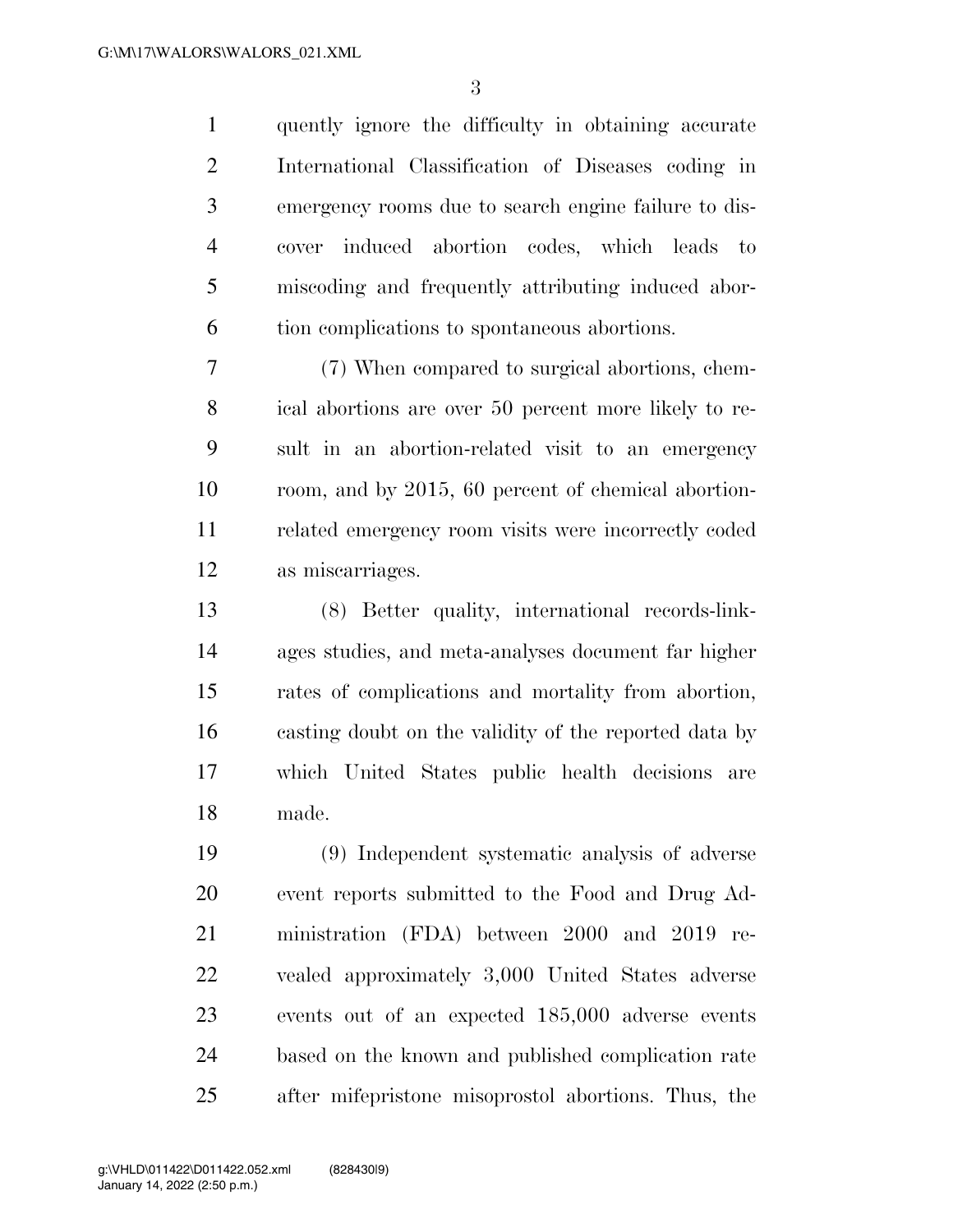Adverse Event Reporting System of the FDA cap-2 tured only 1.7 percent of the actual adverse events occurring in United States women, the majority of which occurred prior to 2016 when mifepristone pre- scribers were required to report adverse events as part of the risk evaluation and mitigation strategy.

 (10) In 2016, the FDA relaxed the gestational age dispensing from a limitation of 7 weeks gesta- tion to a limitation of 10 weeks gestation, and at the same time the FDA no longer required mifepristone prescribers to report adverse events other than death. These simultaneous changes ensured that there would be no way to capture the increased ad- verse events resulting from the relaxation of the ges-tational age requirements.

 (11) In order to fulfil the statutory requirement of the FDA to oversee and evaluate the safety of mifepristone use as an abortifacient, substantial changes in the adverse event reporting for mifepristone must be implemented to obtain an ac- curate evaluation of the impact of mifepristone-re-lated adverse events on United States women.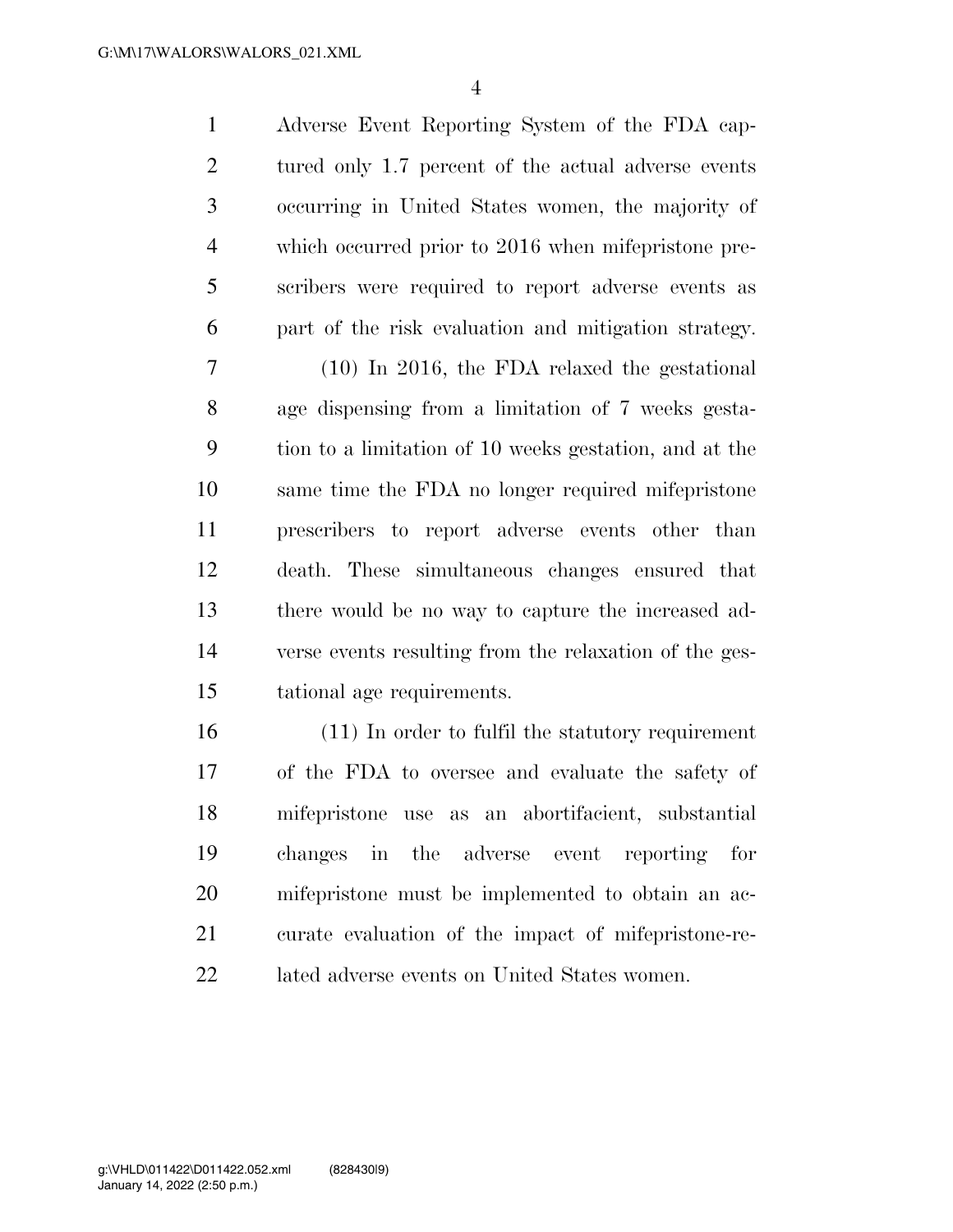$\overline{a}$ 

| $\mathfrak{b}$<br>SEC. 3. ACCURATE REPORTING ON CHEMICAL ABORTION |
|-------------------------------------------------------------------|
| AND RELATED ADVERSE EVENTS.                                       |
| (a) REPORTING REQUIREMENTS.—The Secretary of                      |
| Health and Human Services, acting through the Commis-             |
| sioner of Food and Drugs, shall require any abortion drug,        |
| including any abortion drug approved by the Food and              |
| Drug Administration before the date of enactment of this          |
| Act, to have a risk evaluation and mitigation strategy re-        |
| quiring that—                                                     |
| $(1)$ within 15 days of becoming aware of any                     |
| death or other adverse event in a patient associated              |
| with the use of such abortion drug, a health care                 |
| provider shall—                                                   |
| (A) report such death or adverse event to                         |
| the Food and Drug Administration and to the                       |
| manufacturer of such abortion drug; and                           |
| (B) identify in such reporting the patient                        |
| by a nonidentifiable reference and the serial                     |
| number from each package of such abortion                         |
|                                                                   |

 (2) a health care practitioner who prescribes, dispenses, or administers such abortion drug shall—

drug if available; and

 (A) within 15 days of such prescribing, dispensing, or administering, report the action to the Food and Drug Administration and the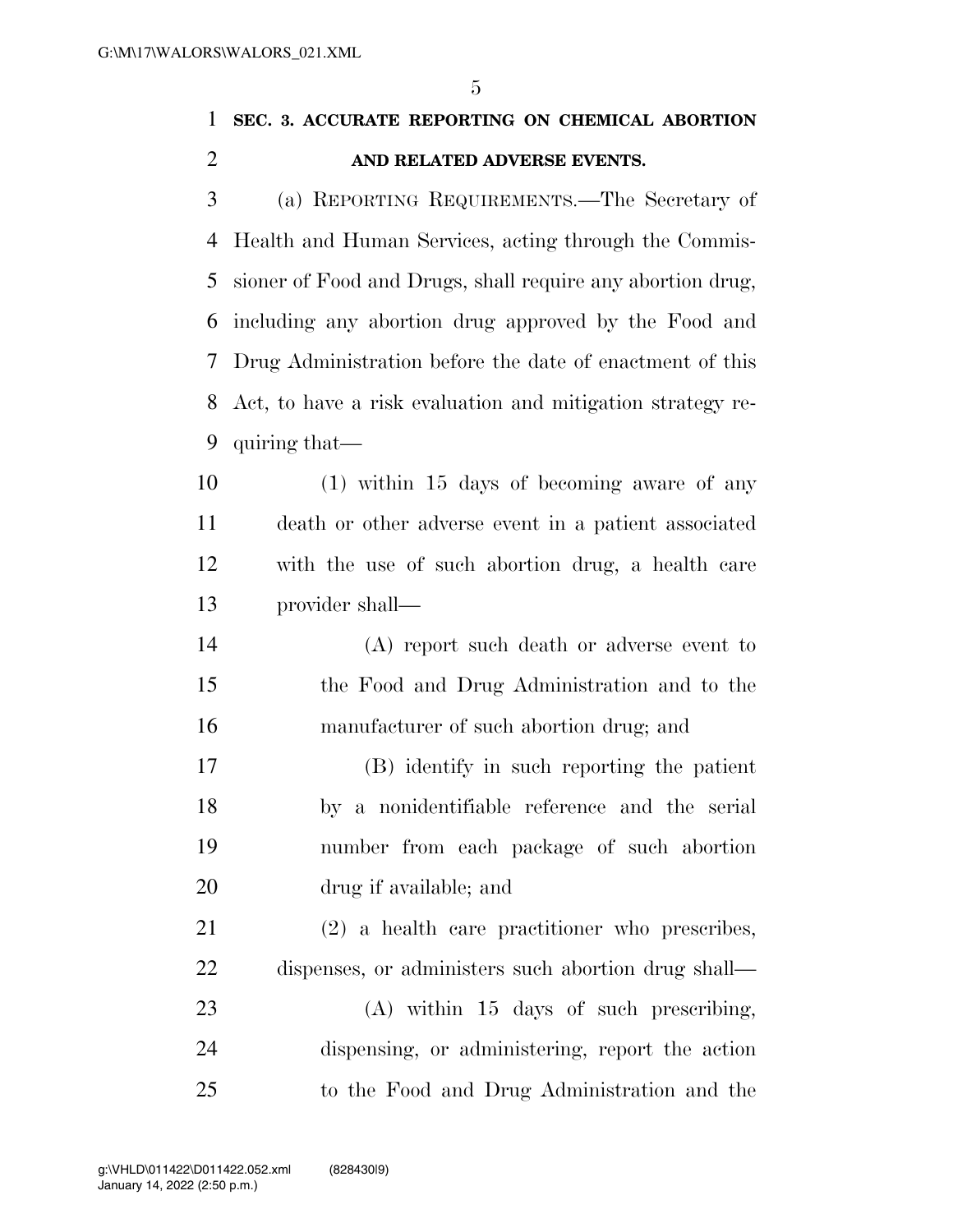|     |  |  | Centers for Disease Control and Prevention; |
|-----|--|--|---------------------------------------------|
| and |  |  |                                             |

 (B) exclude from such reporting any indi-vidually identifiable patient information.

 (b) PORTALS.—The Secretary of Health and Human Services, acting through the Commissioner of Food and Drugs, shall—

 (1) establish and maintain an online portal that allows health care practitioners to easily, confiden- tially, and securely report to the Food and Drug Ad- ministration and the Centers for Disease Control and Prevention by means of online transmission the information required by subsection (a) to be re-ported; and

 (2) establish and maintain an online portal that allows patients to easily, confidentially, and securely self-report to the Food and Drug Administration and the Centers for Disease Control and Prevention by means of online transmission any adverse events the patients have experienced that are associated with use of an abortion drug.

(c) DEFINITIONS.—In this section:

 (1) The term ''abortion drug'' means any drug, substance, or combination of drugs or substances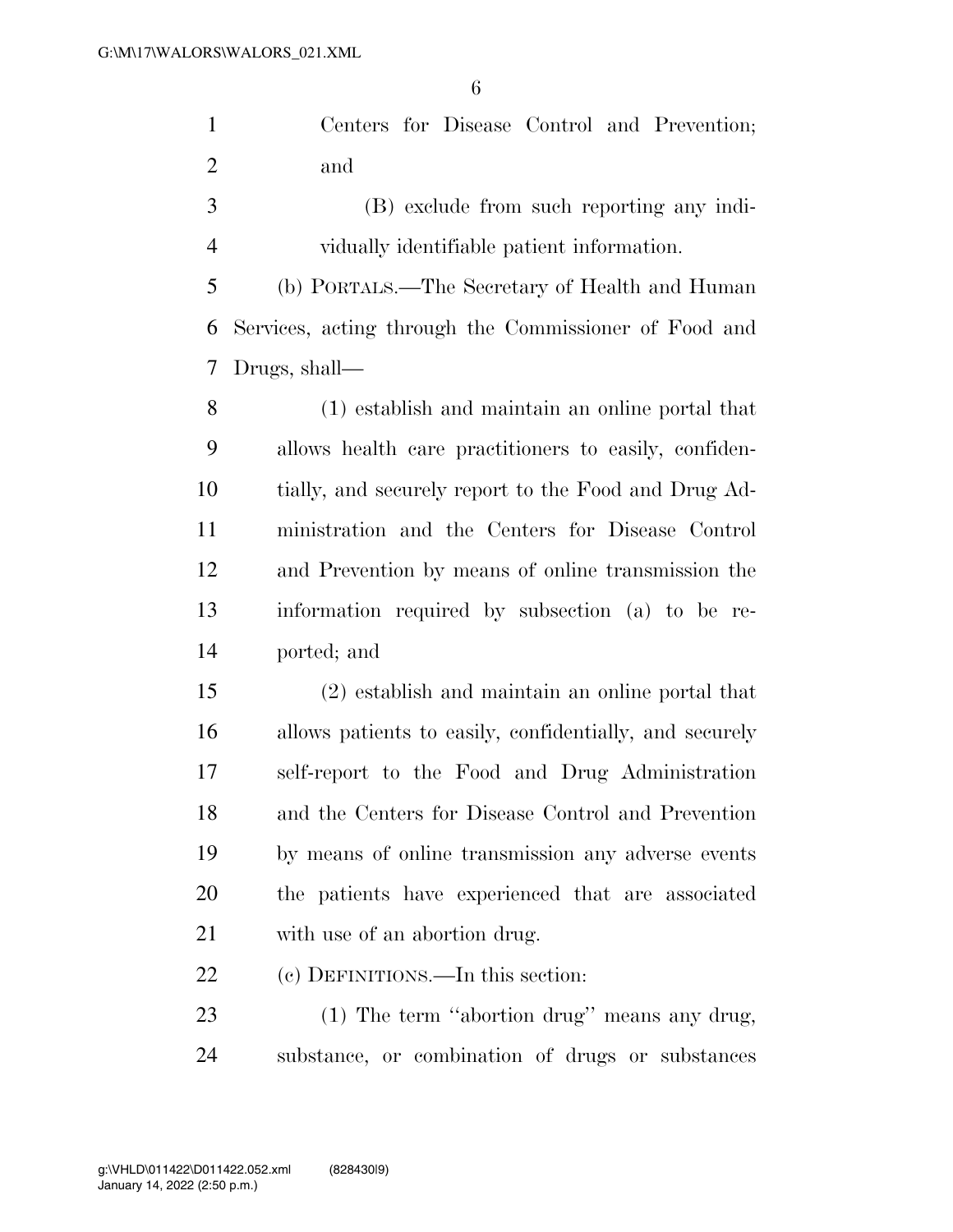| $\mathbf{1}$   | that is intended for use or that is in fact used (irre-                    |
|----------------|----------------------------------------------------------------------------|
| $\overline{2}$ | spective of how the product is labeled)—                                   |
| 3              | $(A)$ to intentionally kill the unborn child of                            |
| $\overline{4}$ | a woman known to be pregnant; or                                           |
| 5              | (B) to intentionally terminate the preg-                                   |
| 6              | nancy of a woman known to be pregnant, with                                |
| 7              | an intention other than—                                                   |
| 8              | (i) to produce a live birth;                                               |
| 9              | (ii) to remove a dead unborn child; or                                     |
| 10             | (iii) to treat an ectopic or molar preg-                                   |
| 11             | nancy.                                                                     |
| 12             | (2) The term "adverse event" means any unto-                               |
| 13             | ward medical occurrence associated with the use of                         |
| 14             | a drug in humans, whether or not considered drug-                          |
| 15             | related.                                                                   |
| 16             | (3) The term "unborn child" means an indi-                                 |
| 17             | vidual organism of the species homo sapiens, begin-                        |
| 18             | ning at fertilization, until the point of being born                       |
| 19             | alive as defined in section $8(b)$ of title 1, United                      |
| 20             | States Code.                                                               |
| 21             | SEC. 4. IMPROVED REPORTING OF DATA RELATED TO                              |
| 22             | <b>CHEMICAL ABORTIONS.</b>                                                 |
| 23             | The Public Health Service Act is amended by insert-                        |
| 24             | ing after section 317U of such Act $(42 \text{ U.S.C. } 247\text{b} - 23)$ |
| 25             | the following:                                                             |
|                |                                                                            |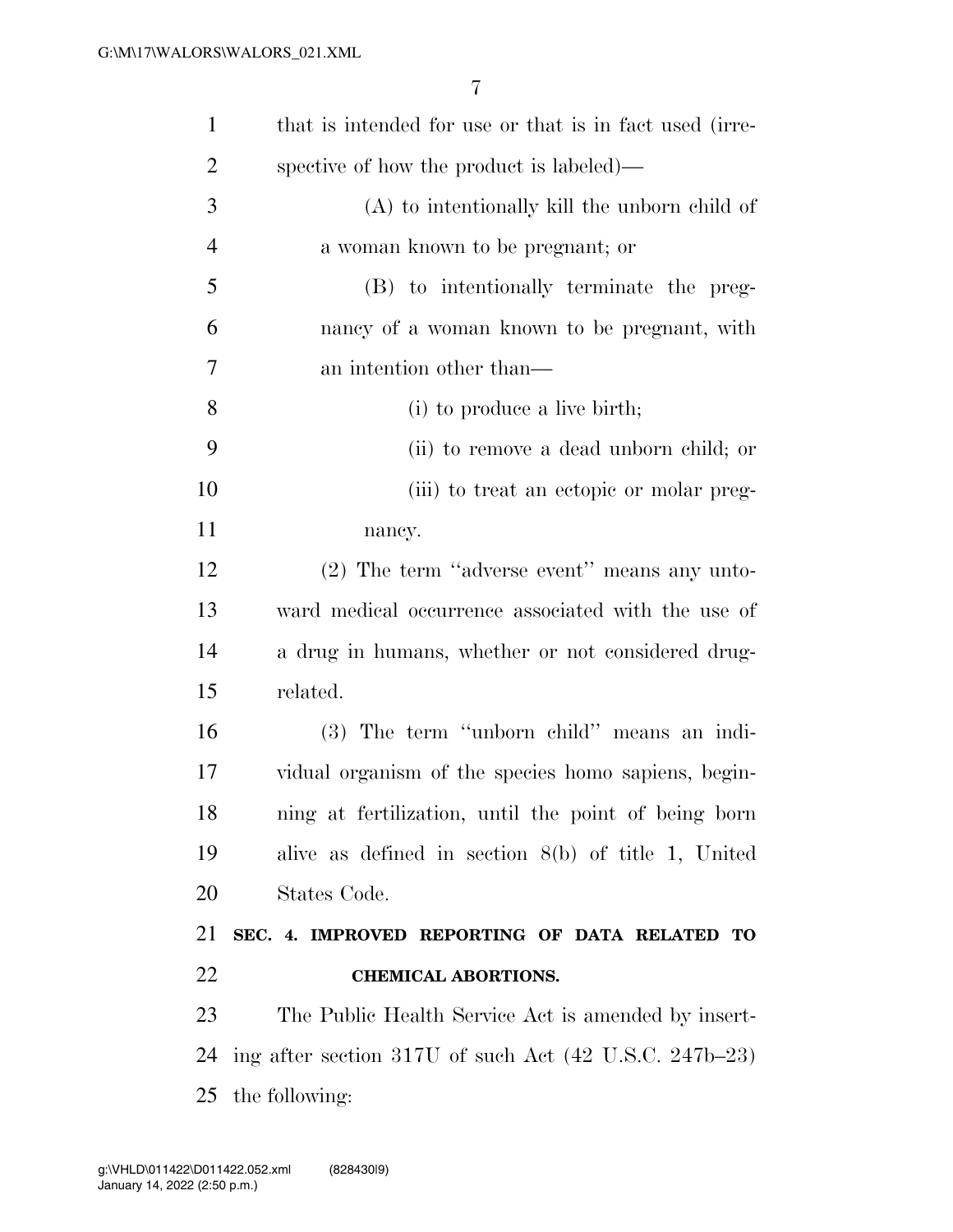| $\mathbf{1}$   | "SEC. 317V. IMPROVED REPORTING OF DATA RELATED TO        |
|----------------|----------------------------------------------------------|
| $\overline{2}$ | <b>CHEMICAL ABORTIONS.</b>                               |
| 3              | "(a) IN GENERAL.—The Secretary, acting through           |
| 4              | the Director of the Centers for Disease Control and Pre- |
| 5              | vention, shall—                                          |
| 6              | $"(1)$ collect and aggregate in a standardized           |
| 7              | format information that is reported pursuant to sec-     |
| 8              | tion 3 of the Safeguarding Women's and Children's        |
| 9              | Health Act of 2022 with respect to abortion drugs;       |
| 10             | $\lq(2)$ make such information available in accord-      |
| 11             | ance with section 552 of title 5, United States Code;    |
| 12             | and                                                      |
| 13             | $``(3)$ annually publish—                                |
| 14             | $\lq\lq$ the number of abortion drugs pre-               |
| 15             | scribed in the United States;                            |
| 16             | $\lq\lq$ the number of abortion drugs that               |
| 17             | are shipped directly to prescribers and to pa-           |
| 18             | tients;                                                  |
| 19             | "(C) the total number of deaths that oc-                 |
| 20             | curred within 120 days of ingestion of an abor-          |
| 21             | tion drug, regardless of causal attribution, and         |
| 22             | the cause of death;                                      |
| 23             | $\lq\lq$ the total number of serious adverse             |
| 24             | events that occurred within 120 days of inges-           |
| 25             | tion of an abortion drug;                                |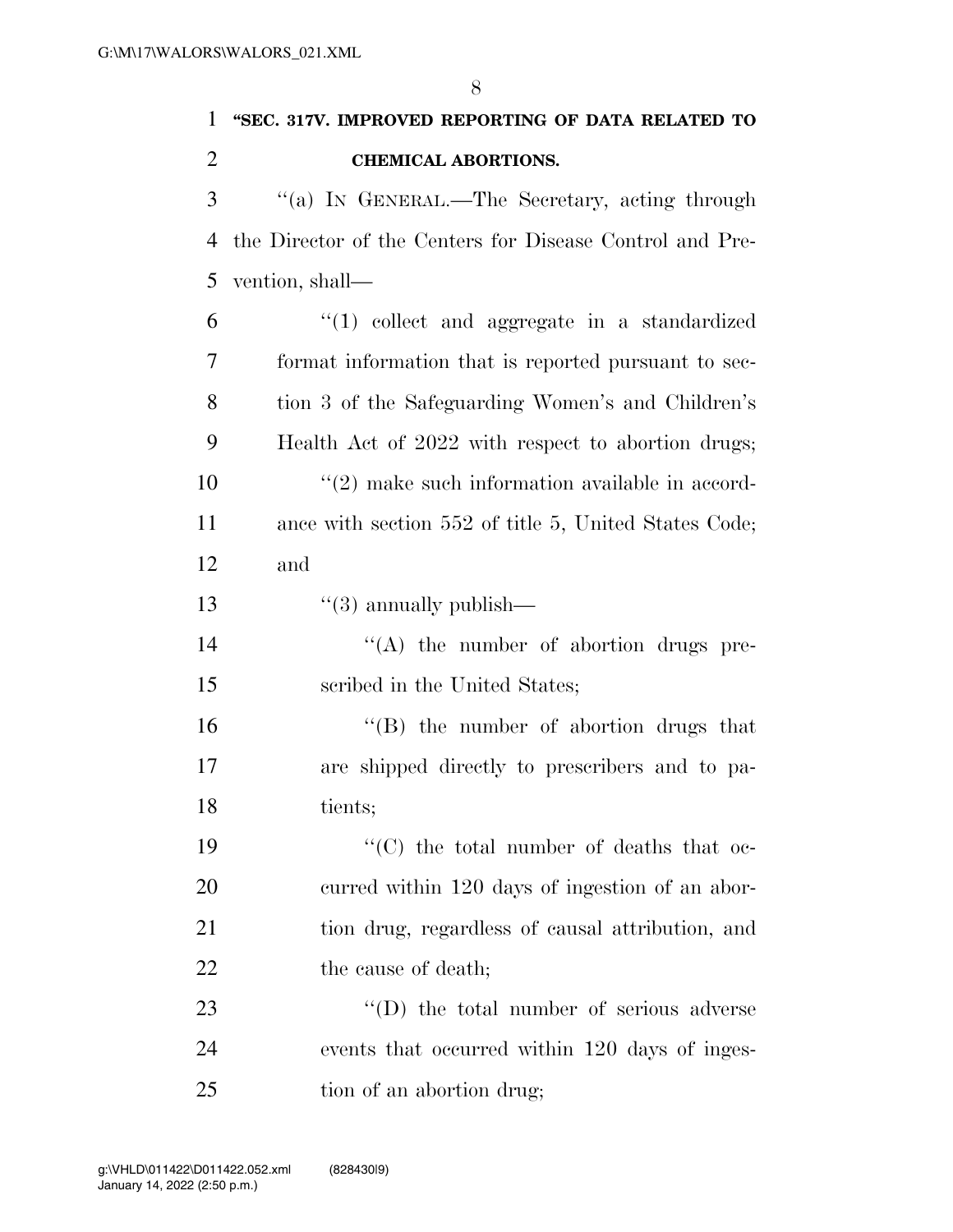| $\mathbf{1}$   | $\lq\lq(E)$ the number of times each such seri-            |
|----------------|------------------------------------------------------------|
| $\overline{2}$ | ous adverse event occurred;                                |
| 3              | "(F) the total number of all adverse events                |
| $\overline{4}$ | that occurred within 120 days of ingestion of              |
| 5              | an abortion drug, stratified by the Common                 |
| 6              | Terminology for Coding Adverse Events (or any              |
| 7              | successor publication) criteria for severity grad-         |
| 8              | ing; and                                                   |
| 9              | "(G) the number of times abortion drug                     |
| 10             | ingestion resulted in an incomplete abortion.              |
| 11             | "(b) TECHNICAL ASSISTANCE.—The Secretary shall             |
| 12             | provide technical assistance to facilitate and improve the |
| 13             | reporting of data for purposes of this section.            |
| 14             | "(c) ANNUAL REPORTING.—The Secretary shall—                |
| 15             | $\lq(1)$ annually publish a report on the data col-        |
| 16             | lected and aggregated pursuant to subsection $(a)(1)$ ;    |
| 17             | and                                                        |
| 18             | $(2)$ post such report on the public website of            |
| 19             | the Food and Drug Administration.                          |
| 20             | "(d) DEFINITIONS.—In this section:                         |
| 21             | " $(1)$ The term 'abortion drug' means any drug,           |
| 22             | substance, or combination of drugs or substances           |
| 23             | that is intended for use or that is in fact used (irre-    |
| 24             |                                                            |